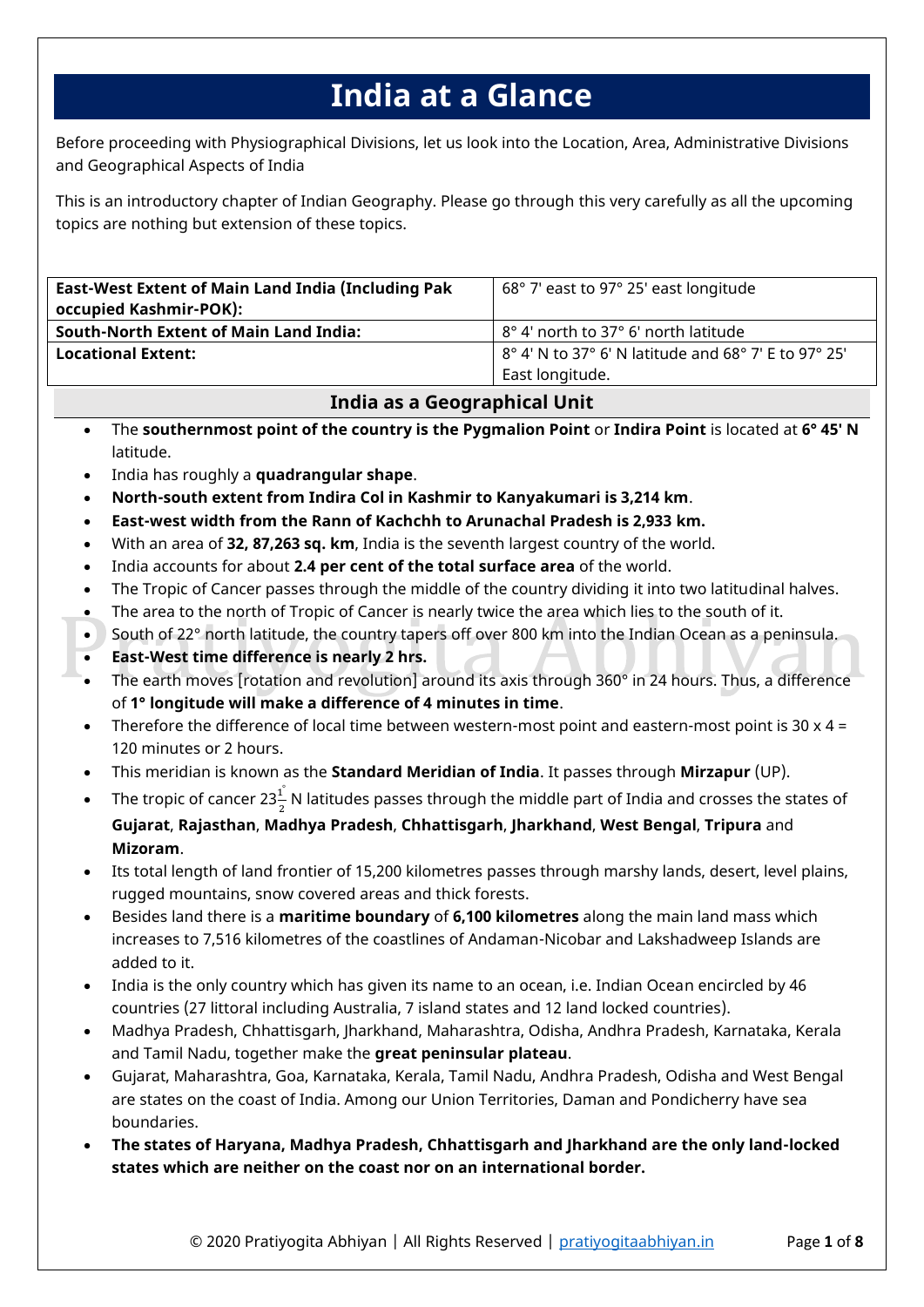| Rank | Country              | Area                       | Area (mi <sup>2</sup> )   | % of Earth's Area |
|------|----------------------|----------------------------|---------------------------|-------------------|
|      | Russia               | 17,098,242 km <sup>2</sup> | 6,599,921 mi <sup>2</sup> | 11.52%            |
|      | Canada               | 9,984,670 km <sup>2</sup>  | 3,854,083 mi <sup>2</sup> | 6.73%             |
| 3    | China                | 9,706,961 km <sup>2</sup>  | 3,746,887 mi <sup>2</sup> | 6.54%             |
| 4    | <b>United States</b> | 9,372,610 km <sup>2</sup>  | 3,617,827 mi <sup>2</sup> | 6.31%             |
| 5    | Brazil               | 8,515,767 km <sup>2</sup>  | 3,287,086 mi <sup>2</sup> | 5.74%             |
| 6    | Australia            | 7,692,024 km <sup>2</sup>  | 2,969,121 mi <sup>2</sup> | 5.18%             |
|      | India                | 3,287,590 km <sup>2</sup>  | 1,269,010 mi <sup>2</sup> | 2.21%             |
| 8    | Argentina            | 2,780,400 km <sup>2</sup>  | 1,073,234 mi <sup>2</sup> | 1.87%             |
| 9    | Kazakhstan           | 2,724,900 km <sup>2</sup>  | 1,051,811 mi <sup>2</sup> | 1.84%             |
| 10   | Algeria              | 2,381,741 km <sup>2</sup>  | 919,352 mi <sup>2</sup>   | 1.60%             |

# **Top 10 largest country in the world by area**

## **India, Tropical or Temperate Country?**

- The temperate part (north of Tropic of Cancer) is twice the area of tropical part.
- But India has always been treated as a **tropical country** for two different reasons physical and cultural.

#### **Physical Geographical Reasons**

- The country is **separated from the rest of Asia by Himalayas**.
- Its climate is dominated by the **tropical monsoons** and the temperate air masses are blocked by Himalayas.
- Entire area south of the Himalayas is essentially tropical from climatic point of view: Although the night temperatures in winter at several places in North India may come down to the level of those prevailing in temperate lands, yet clear skies and intense insolation raise the day temperatures to a tropical level.

## **Cultural Geographical Reasons**

- Settlements, diseases, agricultural and primary economic activities are all tropical in nature.
- It is primarily because of Himalayas that India is a tropical country.

## **India's Frontiers**

## **Data from Ministry Of Home Affairs (Department Of Border Management)**

- India has **15106.7 Km** of land border running through 92 districts in 17 States and a coastline of **7516.6 Km [6100 km of mainland coastline + coastline of 1197 Indian islands]** touching 13 States and Union Territories (UTs).
- Barring **Madhya Pradesh, Chhattisgarh, Jharkhand, Delhi, Haryana and Telangana,** all other States in the country have one or more international borders or a coastline and can be regarded as **frontline States** from the point of view of border management.
- India's longest border is with *BANGLADESH* while the shortest border is with Afghanistan.
- The length of India's land borders with neighbouring countries is as under:

| <b>Neighbouring</b><br>country | Length of the<br>common border (in<br>km) | <b>No. of Indian states</b><br>having common<br>borders | <b>Names of Indian states having</b><br>common borders |
|--------------------------------|-------------------------------------------|---------------------------------------------------------|--------------------------------------------------------|
| <b>Bangladesh</b>              | 4096.7                                    |                                                         | West Bengal, Assam, Meghalaya,                         |
|                                |                                           |                                                         | Tripura, Mizoram                                       |
| China                          | 3488                                      |                                                         | Jammu & Kashmir, Himachal                              |
|                                |                                           |                                                         | Pradesh, Uttarakhand, Sikkim,                          |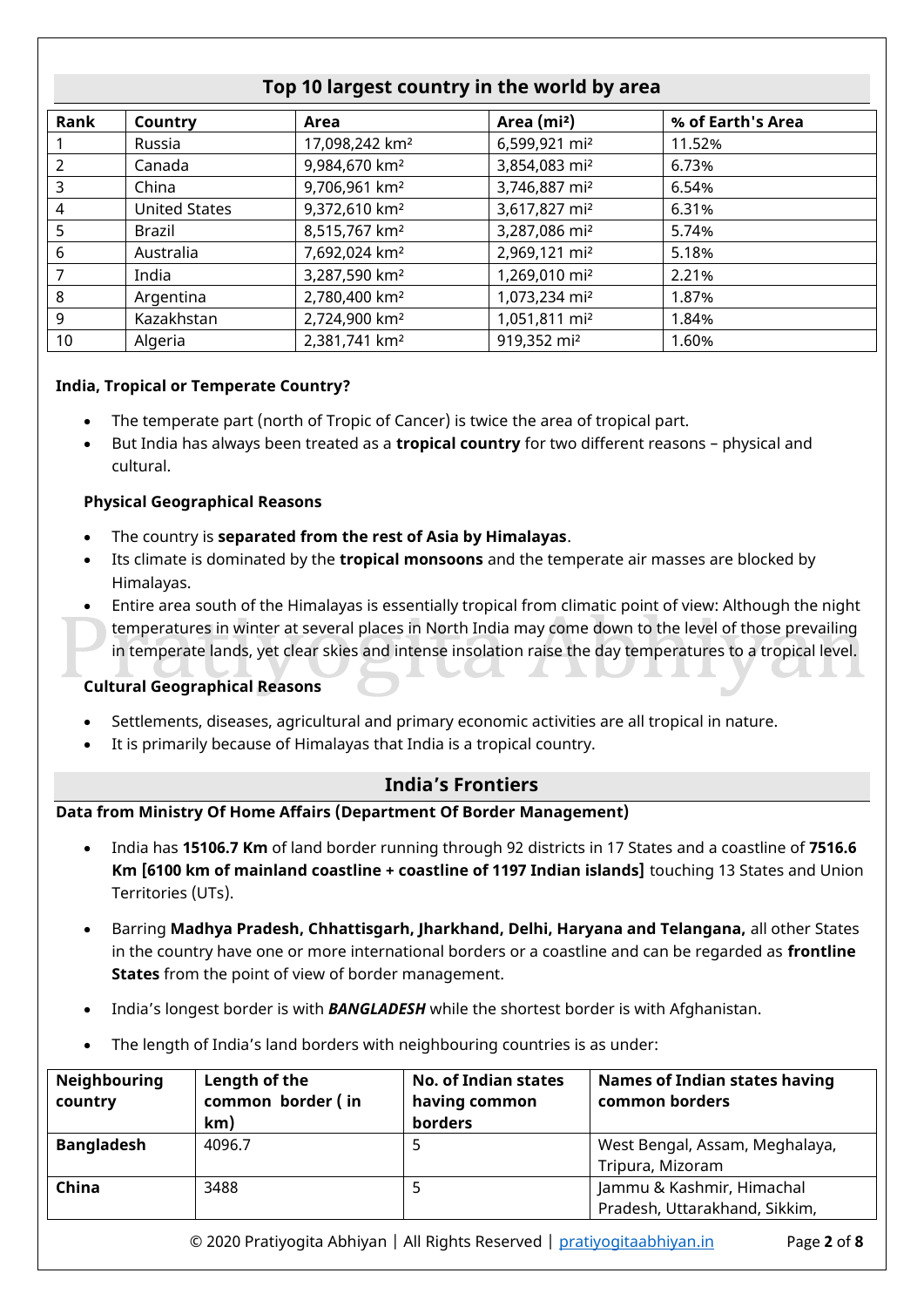|                |      |   | Arunachal Pradesh                                         |
|----------------|------|---|-----------------------------------------------------------|
| Pakistan       | 3323 | 4 | Jammu & Kashmir, Punjab,<br>Rajasthan, Gujarat            |
| <b>Nepal</b>   | 1751 | 5 | Uttarakhand, Uttar Pradesh, Bihar,<br>West Bengal, Sikkim |
| <b>Myanmar</b> | 1643 | 4 | Arunachal Pradesh, Nagaland,<br>Manipur, Mizoram          |
| <b>Bhutan</b>  | 699  | 4 | Sikkim, West Bengal, Assam,<br>Arunachal Pradesh          |
| Afghanistan    | 106  |   | Jammu & Kashmir (POK)                                     |

## **Border with China**

- This is the **second longest** border of India, next only to its border with Bangladesh.
- Five Indian states, namely Jammu and Kashmir, Himachal Pradesh, Uttarakhand, Sikkim and Arunachal Pradesh touch the Indian boundary with China.
- The Sino-Indian border is generally divided into three sectors namely: (i) the Western sector, (ii) the Middle sector, and (iii) the Eastern sector.

## **The Western Sector**

- Separates Jammu and Kashmir State of India from the Sinkiang (Xinjiang) province of China.
- The western sector boundary is largely the outcome of the British policy towards the state of Jammu and Kashmir.
- China claims the **Aksai Chin district**, the **Changmo valley, Pangong Tso** and the **Sponggar Tso** area of north-east Ladakh as well as a strip of about 5,000 sq km down the entire length of eastern Ladakh.
- China also claims a part of **Huza-Gilgit area** in North Kashmir *(ceded to it in 1963 by Pakistan).*

## **The Middle Sector**

 Two Indian states of Himachal Pradesh and Uttarakhand touch this border.

## **The Eastern Sector**

 The 1,140 km long boundary between India and China runs from the eastern limit of Bhutan to a point near Diphu pass (*Talu Pass)* at the trijunction of India, Tibet and Myanmar.

 This line is usually referred to as the **Mc Mahon Line** after Sir Henry Mc Mahon, then foreign secretary of British India, who negotiated the boundary agreement between Great Britain and Tibet at **Shimla accord in 1913-14.**

## **The India-Nepal Boundary**

- Five states of India, namely Uttarakhand, Uttar Pradesh, Bihar, West Bengal and Sikkim touch the Nepalese border with India. The border is a **porous** one with unrestricted movement of goods and people between Indian and Nepal.
- Major portion of Indo-Nepalese border runs in the east-west direction almost along the foothill of the **Shiwalik Range.**

# **The India-Bhutan Boundary**

 Quite peaceful border and there is no boundary dispute between the two countries.

## **The Indo-Pakistan Boundary**

- The Indo-Pakistan boundary is the result of partition of the country in 1947 under the **Radcliffe award** of which **Sir Cyril Radcliffe** was the chairman.
- Jammu and Kashmir, **Sir Creek** are the major disputed regions.

## **The India-Bangladesh Border**

- India's 4,096 km long border with Bangladesh is the longest.
- This boundary has been determined under the **Radcliffe Award** which divided the erstwhile province of Bengal into two parts.
- The boundary line between India and Bangladesh crisscrosses the vast **Ganga-Brahmaputra delta**.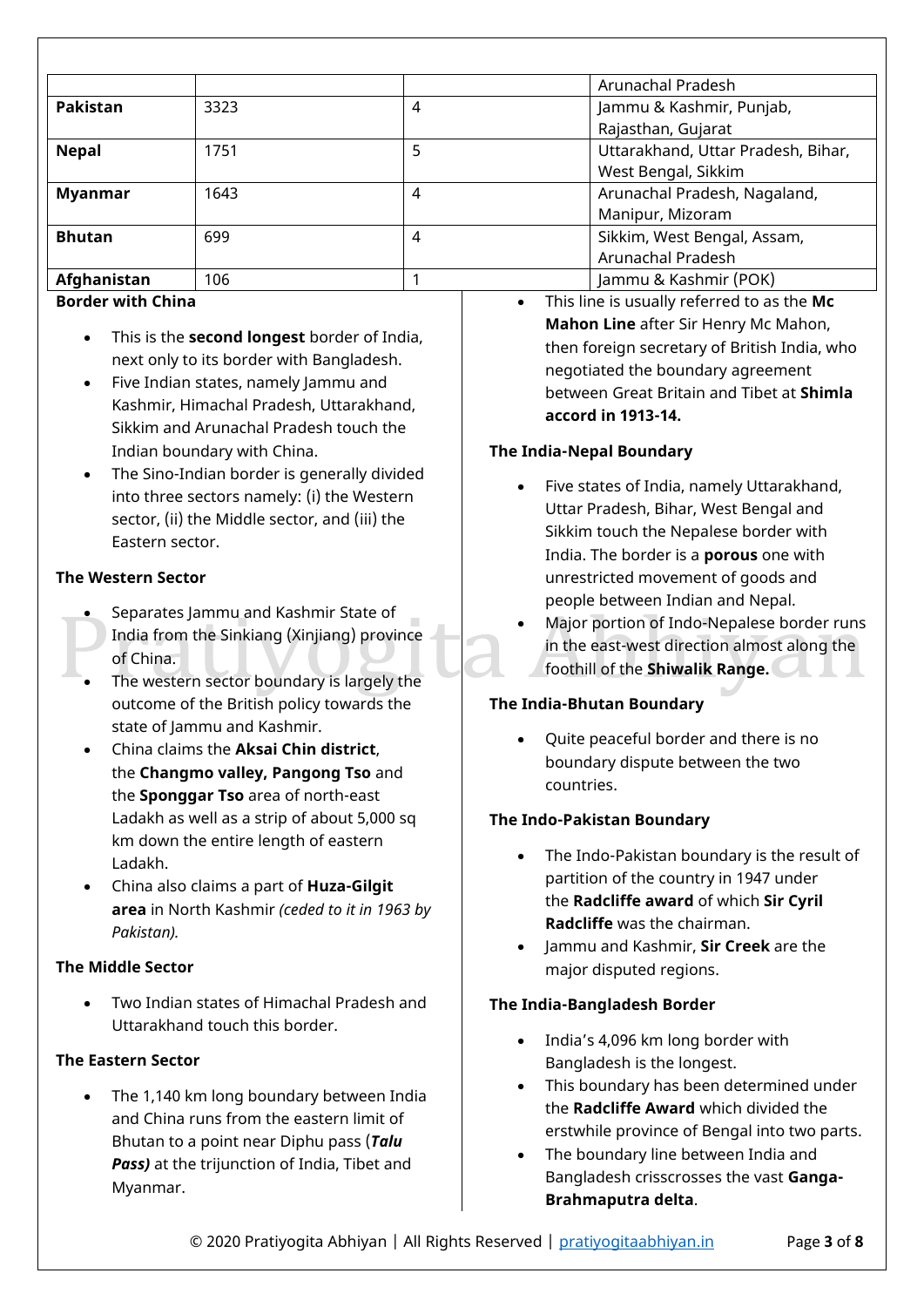This boundary runs is not even a small mount or hill which could be used for demarcating the boundary between the two countries.

## **India-Myanmar Boundary**

- This boundary runs roughly along the watershed between the Brahmaputra and **Ayeyarwady [Irrawaddy].**
- It passes through thickly forested regions, with Mizo Hills, Manipur and Nagaland on

the Indian side and Chin Hills, Naga Hills and Kachin state on the Myanmar side.

## **India-Sri Lanka Boundary**

- India and Sri Lanka are separated from each other by a narrow and shallow sea called **Palk Strait.**
- **Dhanushkodi** on the Tamil Nadu coast in India is only 32 km away from **Talaimanar** in Jaffna peninsula in Sri Lanka. These two points are joined by a group of islets forming **Adam's Bridge.**

| $\mathsf{S}$ | <b>In Between Countries</b>                                                       | <b>Boundary Line</b>      |
|--------------|-----------------------------------------------------------------------------------|---------------------------|
| No           |                                                                                   |                           |
| 1.           | The boundary line between India and Pakistan drawn by Sir Cyril Radcliffe in 1947 | <b>Radcliffe Line</b>     |
| 2.           | Boundary line between India and Afghanistan demarcated by Sir Mortimer Durand     | <b>Durand Line</b>        |
|              | in 1896.                                                                          |                           |
|              | (Presently it is between Pakistan and Afghanistan)                                |                           |
| 3.           | The boundary line between India and China. (It was demarcated by Sir Henry        | <b>McMahon Line</b>       |
|              | McMahon)                                                                          |                           |
| 4.           | The line which Pakistan claims should be the Demarcation line between India and   | 20th Parallel             |
|              | Pakistan, not accepted by India.                                                  |                           |
| 5.           | The boundary line between India and Myanmar.                                      | <b>24th Parallel</b>      |
| 6.           | Boundary line between Germany and Poland to which German retreated in 1917        | <b>Hindenburg</b>         |
|              | during the First World War                                                        | Line                      |
| 7.           | The boundary line between East Germany and Poland                                 | <b>Oder-Neisse</b>        |
|              |                                                                                   | Line                      |
| 8.           | The line which defines the boundary between North Vietnam and South Vietnam       | <b>17th Parallel</b>      |
|              | before the two were united                                                        |                           |
| 9.           | The boundary line between North Korea and South Korea                             | <b>38th Parallel</b>      |
| 10.          | The boundary line between United States of America and Canada                     | <b>49th Parallel</b>      |
| 11.          | Boundary Line between France and Germany                                          | <b>Maginot Line</b>       |
| 12.          | Boundary Line between Egypt and Sudan                                             | 22 <sup>nd</sup> Parallel |
|              |                                                                                   | <b>North</b>              |
| 13.          | Boundary Line between Libya and Sudan                                             | 20 <sup>th</sup> Parallel |
|              |                                                                                   | <b>North</b>              |
| 14.          | Line of fortification drawn by Germany on its border with France                  | <b>Siegfried Line</b>     |

## **International Boundary Lines**

*Interesting Fact:* The **Tin Bigha Corridor** is a strip of land belonging to India is a part of West Bengal and lies adjacent to the Bangladesh border. In 1947, the border between India and Bangladesh was also demarcated by Sir Radcliffe.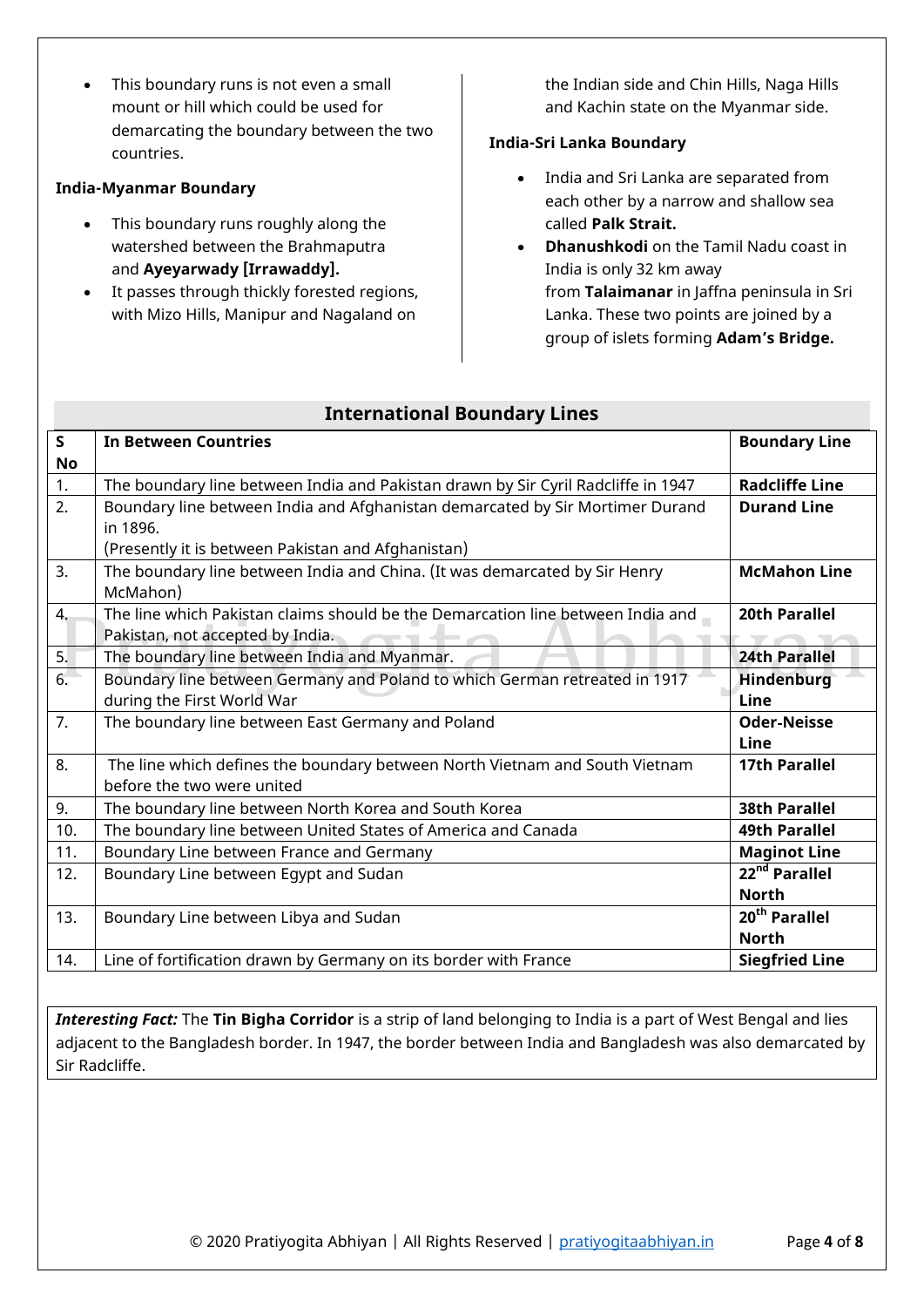# **Indian Geography at a Glance**

#### **Mountain Ranges:**

The mountains extend for more than 2400 km. They are seven.

- the **Himalayas**
- the **Patkai** and other ranges bordering India in the North and North East
- the **Vindhyas**, which separates the Indo-Gangetic plain from the Deccan Plateau
- the **Satpura**
- the **Aravali**
- the **Sahyadri**, which covers the eastern fringe of the West Coast plains
- the **Eastern Ghats**, irregularly scattered on the East Coast and forming the boundary of the East Coast plains
- Kangchenjunga is the tallest mountain peak of India and also ranked as the third highest mountain in the World (after Mount Everest and K2).
- The height of Kangchenjunga is 8586 metres. There are total 5 peaks out of which three lie on border of India and Nepal, while the other two are completely in Nepal.

## **Rivers and the Plains:**

- The main rivers of the **Himalayan group** and the **Indus**, the **Ganga** and the **Brahmaputra**.
- These rivers are both **snow-fed** and **rain-fed** and have therefore **continuous** flow throughout the year.
- Himalayan rivers discharge about **70%** of their inflow into the sea. This includes about 5% from central Indian rivers. They join the Ganga and drain into the Bay of Bengal.
- The plains of **Ganga and Indus** run for about **2400 km** with a width ranging from 240 to 320 km.
- They are formed in the river basins of Ganga-Yamuna, Brahmaputra, Indus, Godavari, Kaveri, etc.
- Longest River in India" is Ganga with 2510 km in length is the longest river of India which flows east through the Gangetic Plain of northern India and Bangladesh.

## **Desert:**

- The desert region is located in the western and north western part of the country. It can be divided into two parts: the great desert and the little desert.
- The great desert extends from the edge of the Rann of Kachch beyond the Luni river northward. The whole of Rajasthan-Sind Frontier runs through this.
- The little desert extends from the Luni between Jaisalmer and jodhpur up to northern wastes (dry and rocky land).
- Coldest Place in India" is Drass in western Ladakh is located at an altitude of 3230 m in the Kargil district of Jammu and Kashmir.
- The winter temperature falls to as low as -22 degrees to -45 degrees with strong snow storms while summer temperature is near 15 degrees.

## **Peninsula:**

- The Peninsula is marked by elevated landmass with height ranging from 460 to 1220m.
- The Deccan and the Southern part surrounded by water on three sides make the peninsula.
- It is flanked by Eastern Ghats on the east and Western Ghat on the west. Between the Ghats and the Sea lies the narrow coastal belt.

## **Climate:**

 Traditionally, seasons in India are divided into six – Vasanta (Mar-Apr), Grishma (May-Jun), Varsha (Jul-Aug), Sharada (Sept-Oct), Hemanta (Nov-Dec) and Shishira (Jan-Feb).

© 2020 Pratiyogita Abhiyan | All Rights Reserved | pratiyogitaabhiyan.in Page **5** of **8**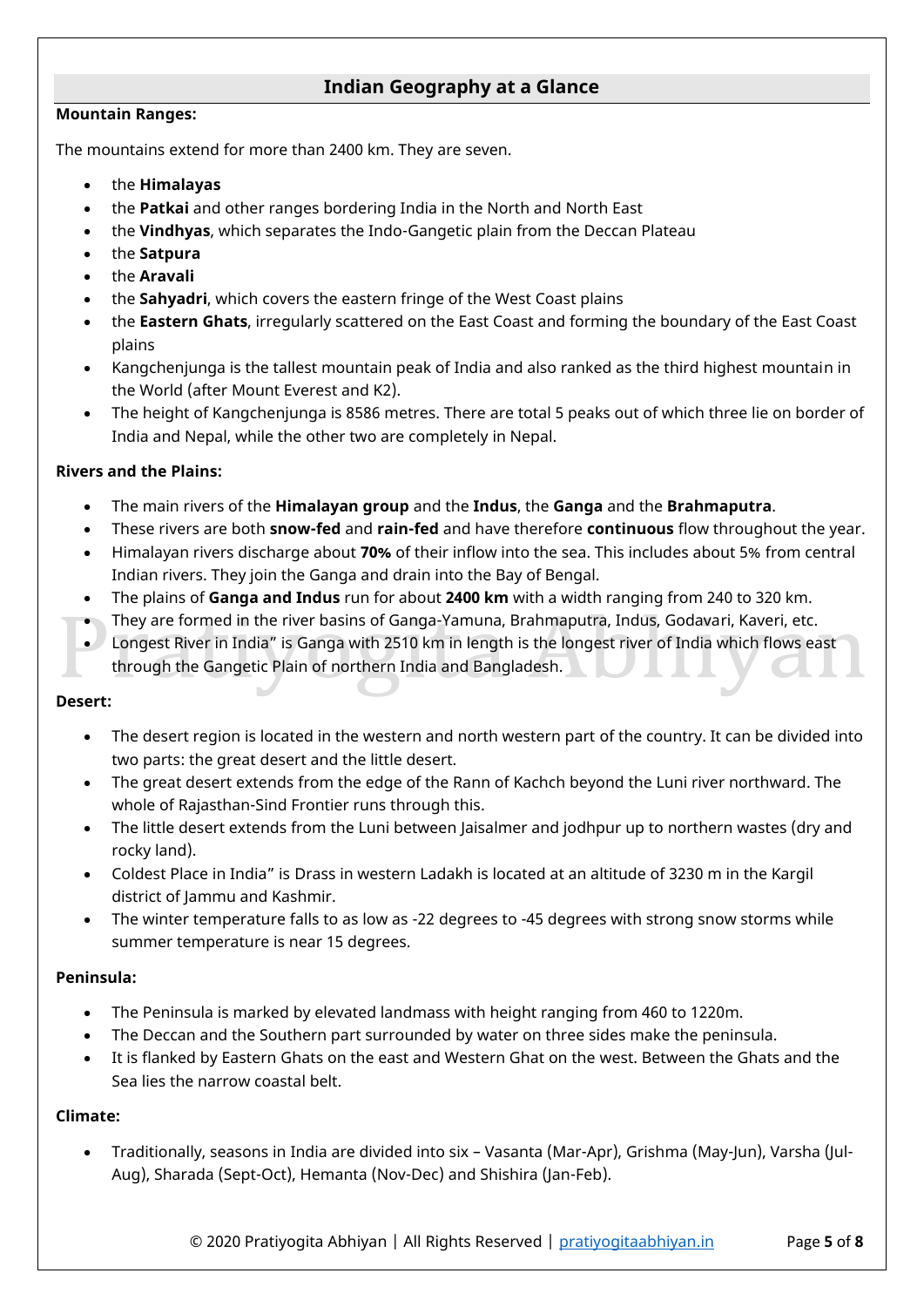- In broad terms, India experiences 3 main seasons, (a) Winter Dec to March, (b) Summer Apr to May and (c) Monsoon – South West Jun to Sept, and NE (retreating SW monsoon) – Oct to Nov. Between the two main seasons are Spring and Autumn.
- India receives 86% of the rain during SW monsoon. NE monsoon is a very restricted one experienced in Tamil Nadu, Kerala and sometimes AP and Karnataka.

## **Distribution of Soils:**

| <b>Types of Soils</b>         | <b>States where found</b>                                                                                                         | <b>Rich in:</b>                                   | Lacks in:                                                | <b>Crops grown</b>                                                                                                      |
|-------------------------------|-----------------------------------------------------------------------------------------------------------------------------------|---------------------------------------------------|----------------------------------------------------------|-------------------------------------------------------------------------------------------------------------------------|
| <b>Alluvial</b>               | Mainly found in the<br>plains of<br>Gujarat, Punjab,<br>Haryana, UP, Bihar,<br>Jharkhand etc.                                     | Potash and<br>Lime                                | Nitrogen and<br>Phosphorous                              | Large variety of<br>rabi and kharif<br>crops such as<br>wheat, rice,<br>sugarcane,<br>cotton, jute etc.                 |
| <b>Black (Regur soil)</b>     | Deccan plateau-<br>Maharashtra, Madhya<br>Pradesh, Gujarat,<br>Andhra Pradesh, Tamil<br>Nadu, Valleys of<br>Krishna and Godavari. | Lime, Iron,<br>Magnesia and<br>Alumina,<br>Potash | Phosphorous,<br>Nitrogen and<br>organic matter           | Cotton,<br>sugarcane, jowar,<br>tobacco, wheat,<br>rice etc.                                                            |
| Red                           | Eastern and southern<br>part of the deccan<br>plateau, Orissa,<br>Chattisgarh and<br>southern parts of the<br>middle Ganga plain. | Iron and<br>Potash                                | Nitrogen,<br>Phosphorous and<br>humus.                   | Wheat, rice,<br>cotton, sugarcane<br>and pulses                                                                         |
| Laterite                      | Karnataka, Kerala,<br>Tamilnadu, Madhya<br>Pradesh, Assam and<br>Orissa hills.                                                    | Iron oxide and<br>potash                          | Organic matter,<br>Nitrogen,<br>Phosphate and<br>Calcium | Cashewnuts, tea,<br>coffee, rubber                                                                                      |
| <b>Arid and Desert</b>        | Western Rajastan,<br>north Gujarat and<br>southern Punjab                                                                         | Soluble salts,<br>phosphate                       | Humus, Nitrogen                                          | Only drought<br>resistant and salt<br>tolerant crops<br>such as barley,<br>rape, cotton,<br>millets maize and<br>pulses |
| Saline and<br><b>Alkaline</b> | Western Gujarat,<br>deltas of eastern<br>coast, Sunderban<br>areas of West Bengal,<br>Punjab and Haryana                          | Sodium,<br>Potassium,<br>Magnesium                | Nitrogen and<br>Calcium                                  | Unfit for<br>agriculture                                                                                                |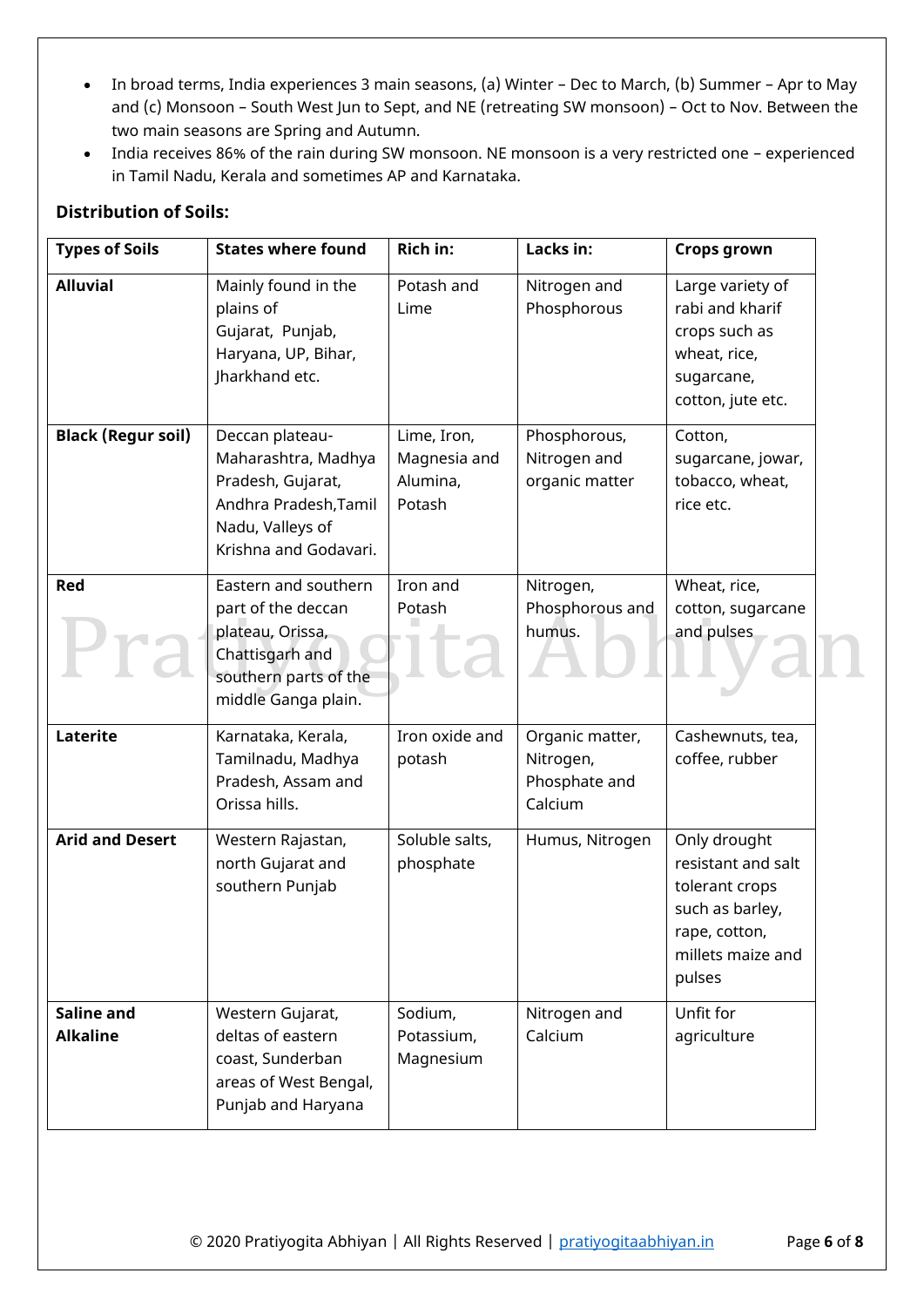# **India Census 2011**

Some crucial facts about the census 2011 are as follows:

| 1. No of states/UTs                                     | 35                                         |
|---------------------------------------------------------|--------------------------------------------|
| 2. No of districts                                      | 640 (47 increased from 2001)               |
| 3. No of towns                                          | 7,933 (2772 increased from 2001)           |
| 4. No of villages                                       | 6,40,930 (2342 increased from 2001)        |
| 5. Total population                                     | 1,21,05,69,573 (68.8% urban & 31.2% rural) |
| 6. Child Sex Ratio (0- 6 year)                          | 919 (Rural- 923 & Urban-905)               |
| 7. Sex Ratio                                            | 940 females/1000 males                     |
| 8. Density of population                                | 382 Person/ $KM^2$                         |
| 9. Decadal population growth from 2001 to 2011          | 17.64%                                     |
| 10. Literacy rate                                       | 74.04% of total population                 |
| 11. India have total population of the world            | 17.5%                                      |
| 12. India's population is now bigger than the           | USA, Indonesia, Brazil, Pakistan and       |
| combined population of                                  | Bangladesh.                                |
| 13. The Union Territory of Lakshadweep is the least     | 64,429 persons                             |
| populated                                               |                                            |
| 14. Top five literate states are                        | 1. Kerala - 94.00 %                        |
|                                                         | 2. Lakshadweep - 91.85 %                   |
|                                                         | 3. Mizoram - 91.33 %                       |
|                                                         | 4. Goa - 88.70 %                           |
|                                                         | 5. Tripura - 87.22 %                       |
| 15. Highest sex ratio _ Top five states                 | 1. Kerala - 1084                           |
|                                                         | 2. Puducherry - 1037                       |
|                                                         | 3. Tamil Nadu - 996                        |
|                                                         | 4. Andhra Pradesh - 993                    |
|                                                         | 5. Chhattisgarh - 991                      |
| 16. Lowest sex ratio _ Top five states                  | 1. Daman and Diu - 618                     |
|                                                         | 2. Dadra & Nagar Haveli - 774              |
|                                                         | 3. Chandigarh - 818                        |
|                                                         | 4. Delhi - 868                             |
|                                                         | 5. Andaman & Nicobar Islands - 876         |
| 17. Top five highly dense union territories             | 1. Delhi - 11,320                          |
|                                                         | 2. Chandigarh - 9,258                      |
|                                                         | 3. Puducherry - 2,547                      |
|                                                         | 4. Daman and Diu - 2,191                   |
|                                                         | 5. Lakshadweep - 2,149                     |
| 18. Top four highly dense states                        | 1. Bihar- 1,106                            |
|                                                         | 2. West Bengal - 1,028                     |
|                                                         | 3. Kerala - 860                            |
|                                                         | 4. Uttar Pradesh - 829                     |
| 19. Top four highly populated states in India           | 1. Uttar Pradesh - 199,281,477 (16.49%)    |
|                                                         | 2. Maharashtra-112,372,972 (9.28%)         |
|                                                         | 3. Bihar - 103,804,637 (8.58%)             |
|                                                         | 4. West Bengal - 91,347,736 (7.55%)        |
| 20. Top five least populated union territories in India | 1. Chandigarh - 1,054,686 (0.09%)          |
|                                                         | 2. Andaman and Nicobar Islands -           |
|                                                         | 379,944(0.03%)                             |
|                                                         | 3. Dadra and Nagar Haveli - 342,853(0.03%) |
|                                                         | 4. Daman and Diu-242,911(0.02%)            |
|                                                         | 5. Lakshadweep 64,429 (0.01%)              |